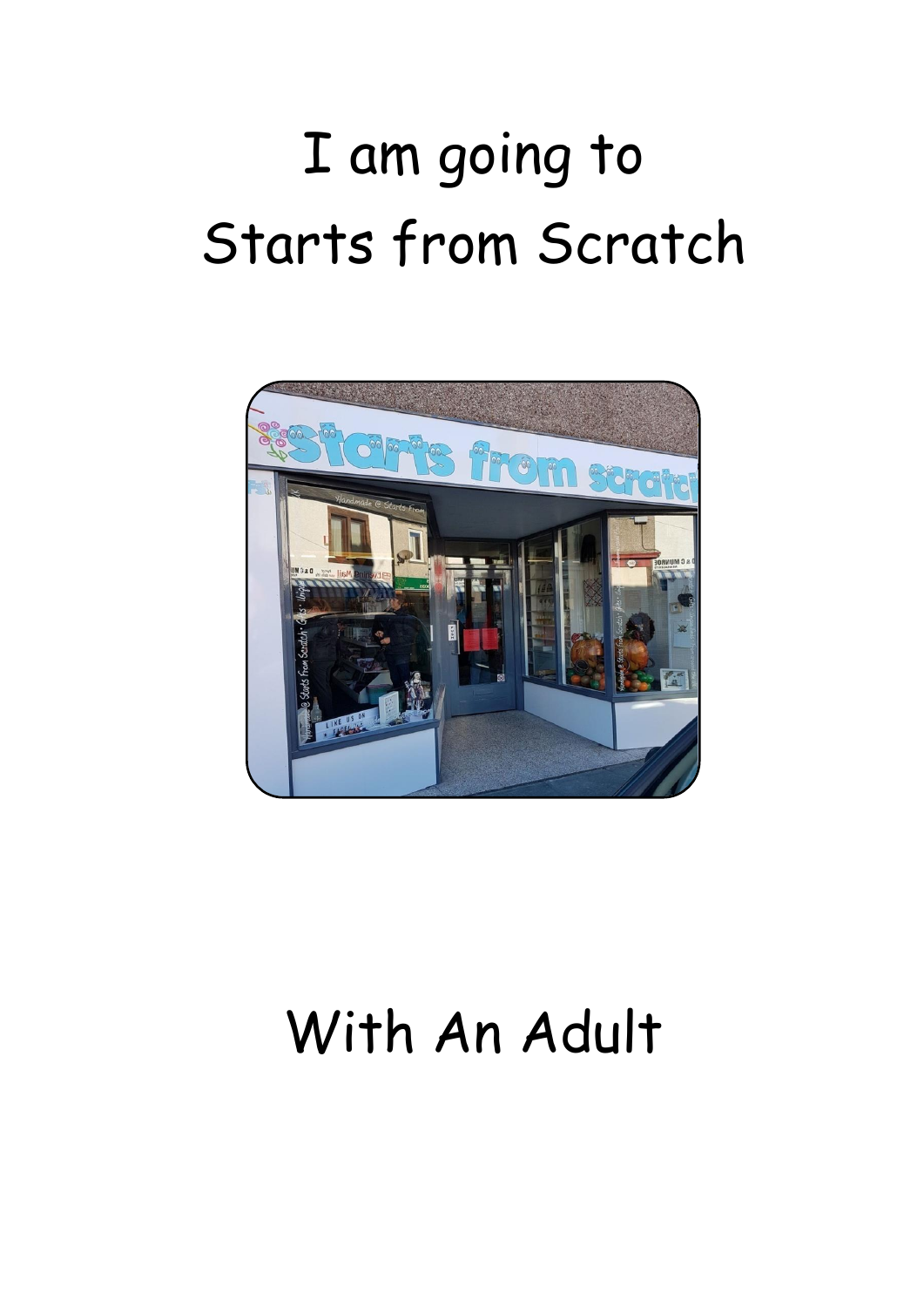Before we go:

My adult will tell me whether I will get to choose something to buy for myself or not.

My adult may write a list of things we need before we go.

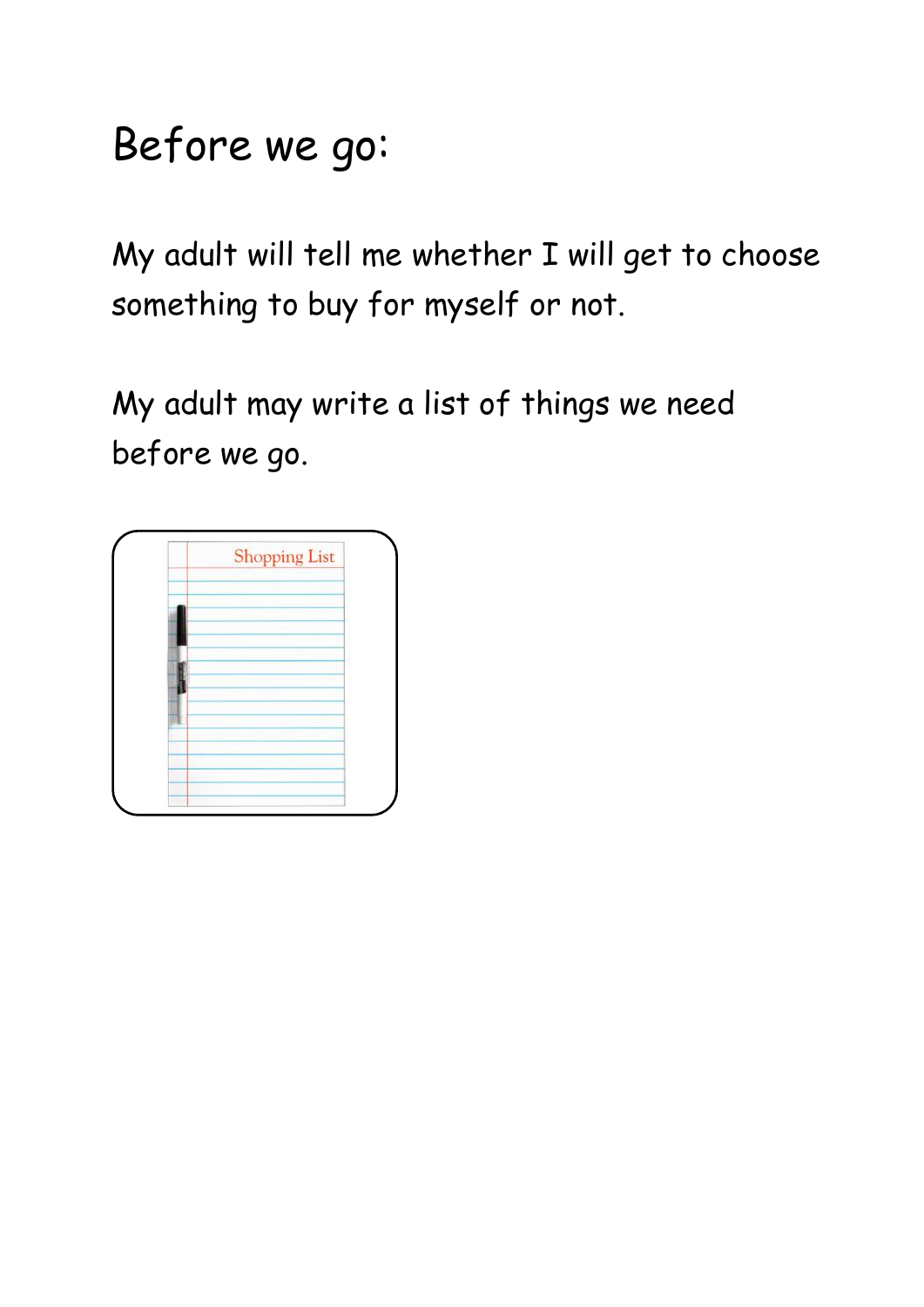## On The Day

I am going to Starts from Scratch to get some shopping.



Starts from Scratch is a gift shop. They sell handmade cards, gifts, stationary and many other things.



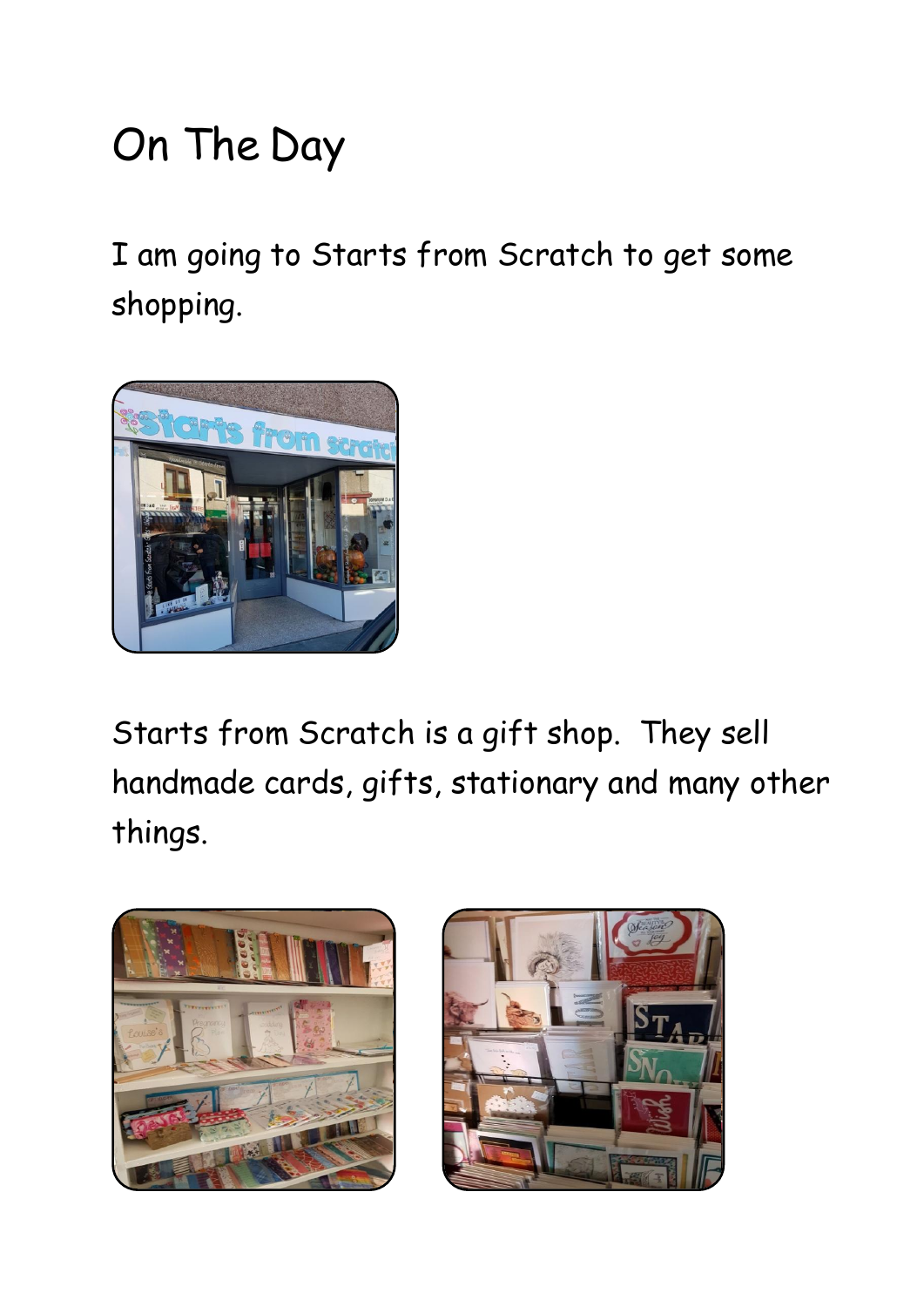

I can use a basket to carry the shopping. These are on the floor across from the door.

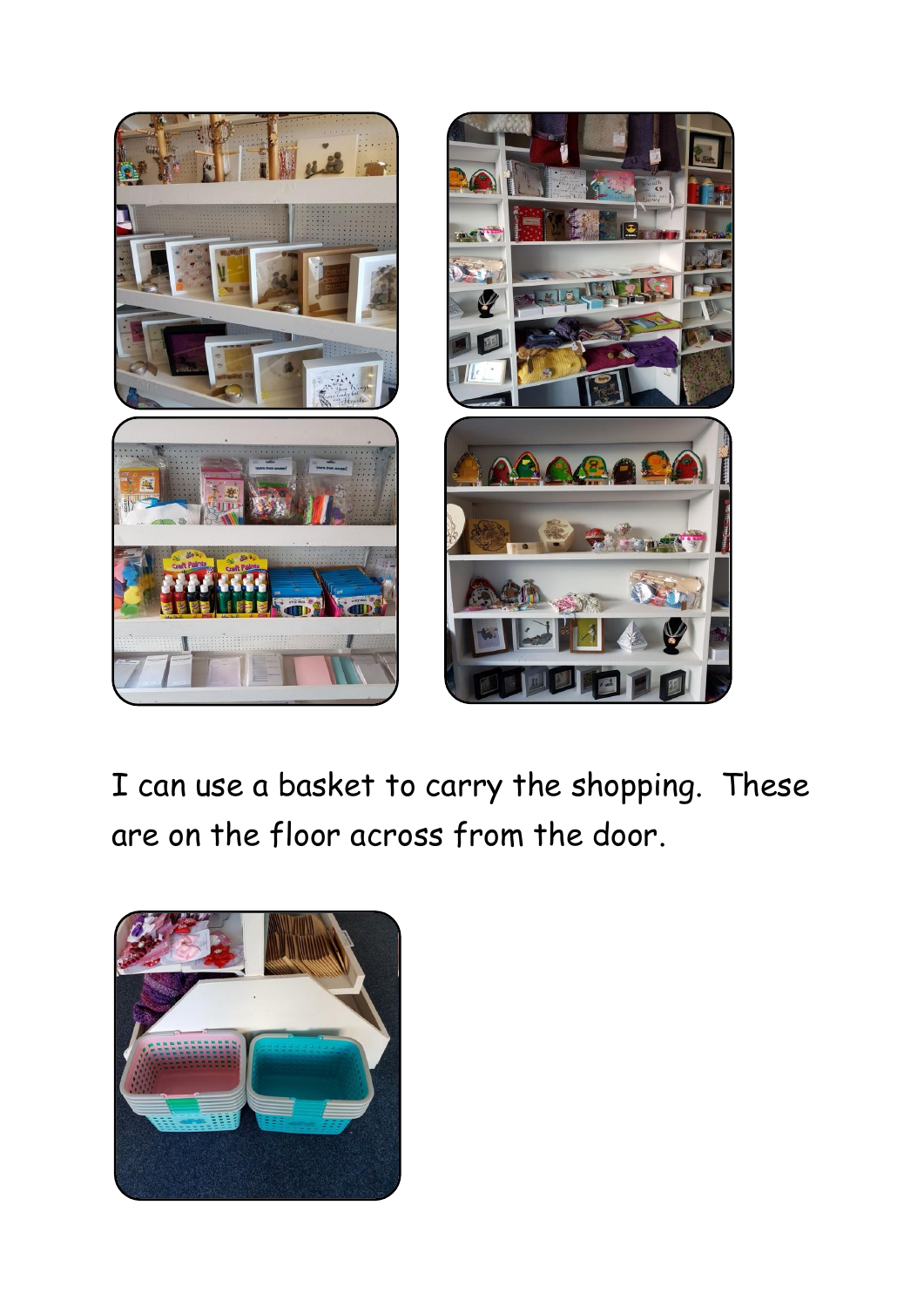We will look for our shopping. If I am allowed to get something for myself, I will pick an item that I would like. If I don't get to choose something, I can help by putting things from the list in the basket.



When we have all of our items, we will take them to the cashier to buy them.